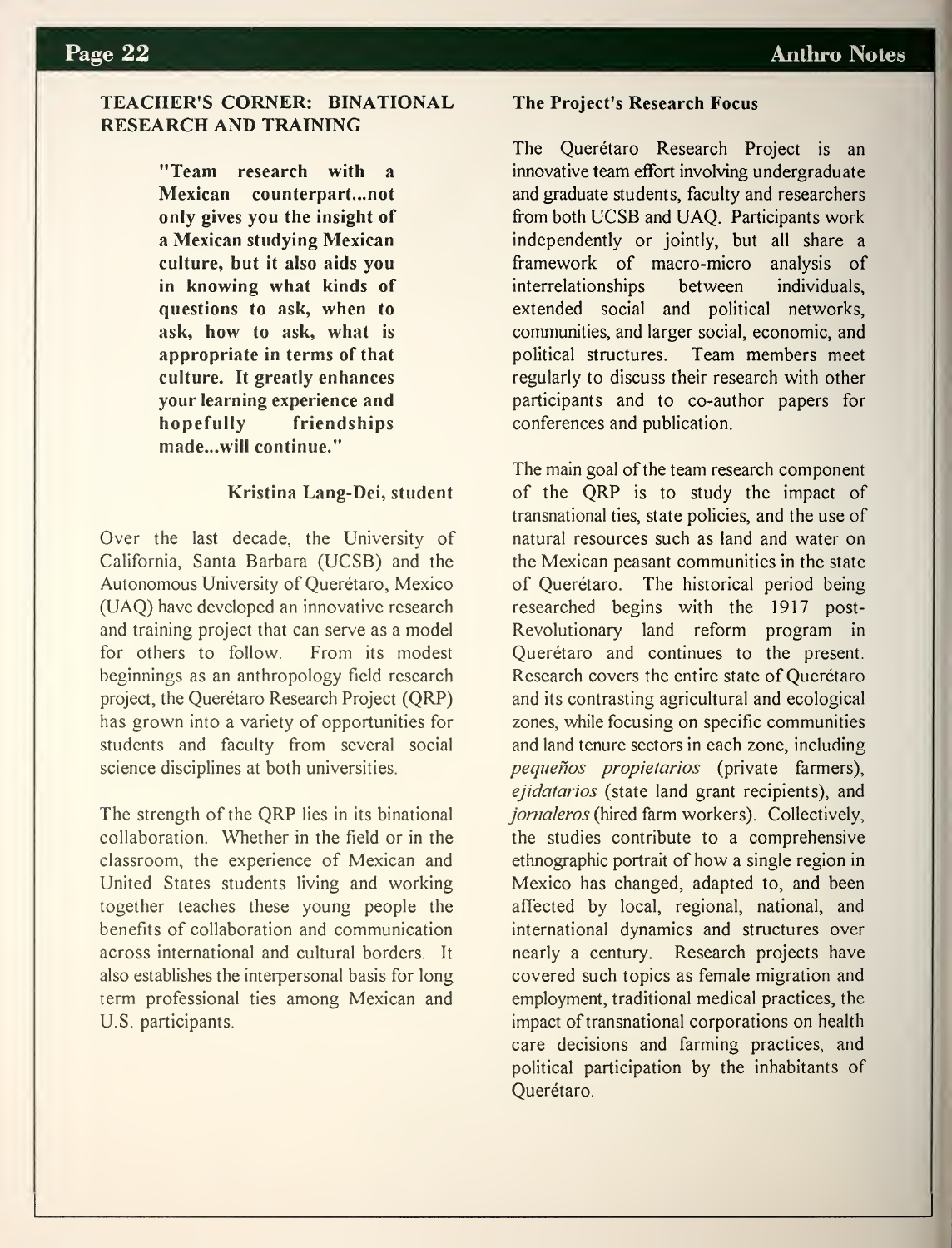Participants are encouraged to present the results of their research in professional journals and conferences in both Mexico and the United States. One of the main advantages of the team approach is the mentorship provided by faculty of both universities for graduate and undergraduate team members. This gives students a rare opportunity to participate in the research process from inception to publication, giving them their first glance into the life of a professional anthropologist.

## Fieldwork Training

The training component of the QRP has developed in response to the research goals of the Project, and has become an essential part of the involvement of students in the research process. The QRP has trained students from both universities. We believe that the training component has three unique features generally absent in other field training programs for U.S. students:

1) computer "simulated" field research as preparation for the actual period of field work;

2) the opportunity to receive additional training and carry field research in Querétaro; and out

3) the pairing of U.S. students with students from the host culture.

At UCSB, field methods are introduced to undergraduates in a course that uses multiple teaching techniques to introduce students to ethnographic methods. Reading assignments include standard texts and articles on ethnographic field methods as well as ethnographic monographs and articles on Mexican peasant villages. The course also employs the assignment of field exercises in the surrounding community.

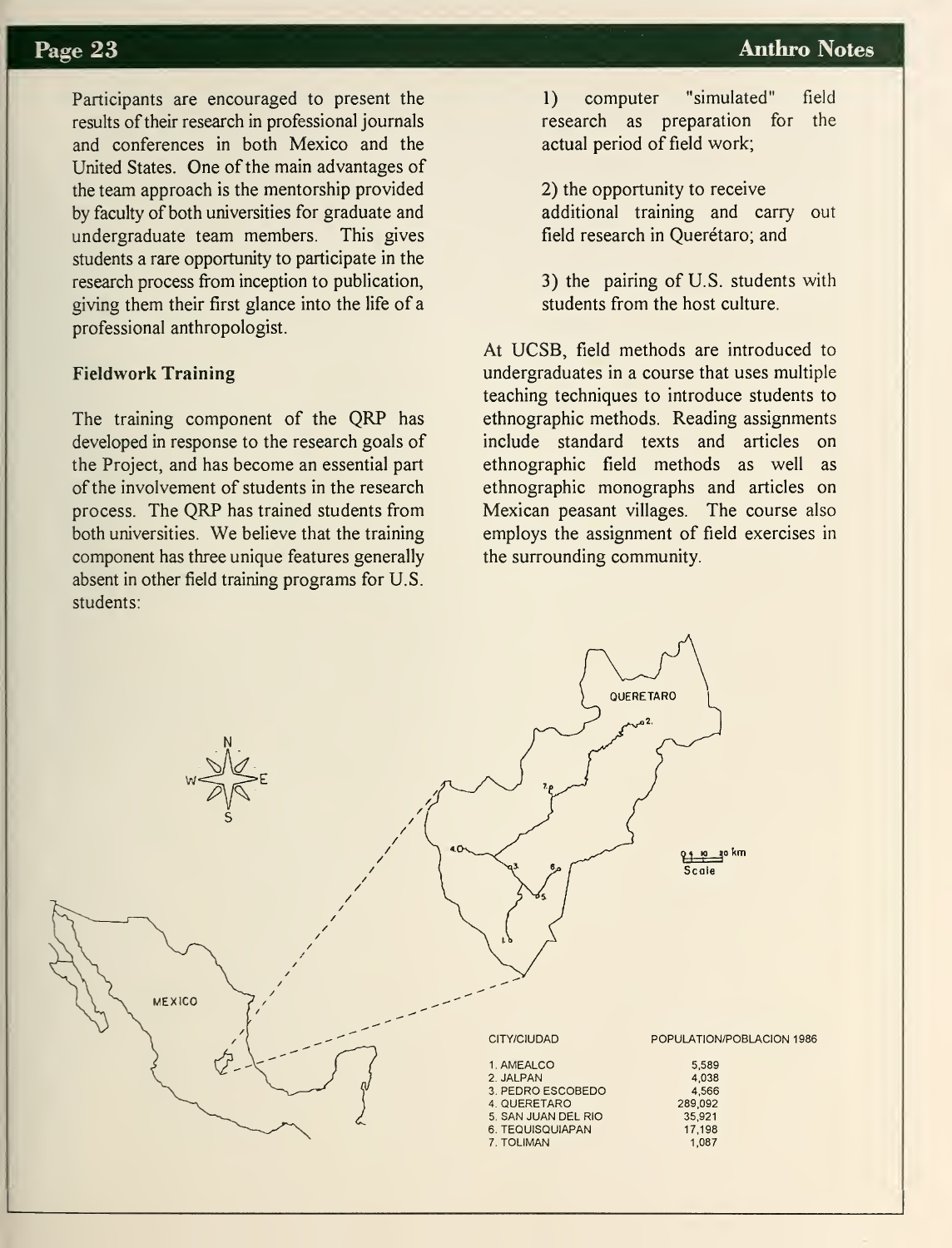What sets this course apart is the use of computer-accessed multimedia lessons, a simulation of ethnographic research in Mexico. These simulations give students experience integrating theory, methods, and data in a complex, interactive environment. It also moves the teaching of research "outside" the classroom into a different culture. Students using the multimedia simulations are able to explore realistic facets of field research, including resource limitations (such as time and funding constraints), situation decisionmaking (such as choosing an informant), dealing with conflicting or incomplete sources of data, and exposure to a foreign (for most students) language. They learn to appreciate the ambiguity of real world data.

A second, more advanced source of undergraduate training is the UCSB-UAQ field methods practicum in Mexico. This intensive field training is coordinated by faculty and advanced graduate students from both universities. For ten days, the UCSB-UAQ students live together in a house in the region to be studied. They review basic ethnographic data collection methods during lectures, and reinforce their skills with afternoon exercises in the surrounding community, by interviewing, constructing genealogies, collecting life histories, preparing community resource inventories, mapping the community and its household sites, and other data collection techniques. Paired students from the two universities are then placed with families in rural Querétaro communities for up to six weeks. The students take extensive field notes and keep a field journal, which are reviewed weekly with a faculty member. This field experience has a profound impact on undergraduates that is heightened by their collaboration with Mexican students. One student said that sharing <sup>a</sup> room — and nightly talks — with the daughter of her host taught

her a great deal about the role of women in the community, as daughters, sisters, and wives, without the censorship of information she might have experienced by talking to the girl in the presence of other family members.

Graduate students from both universities have also benefited from QRP training and research opportunities. UCSB graduate students have undertaken summer research projects in Querétaro, and several have carried out dissertation research there. While in Querétaro, they are granted visiting scholar status and they actively participate in academic activities. In the past, these activities have included teaching undergraduate seminars at UAQ as well as carrying out joint projects with their Mexican counterparts.

In a similar manner, Mexican graduate students from UAQ have attended seminars in development anthropology at UCSB as visiting scholars. One of the authors (Gutiérrez), a querétano, is currently a doctoral candidate in the anthropology department of UCSB; his research focuses on haciendas in Querétaro in the late 19th and early 20th centuries. Aside from receiving advanced training anthropology, he has contributed significantly to the development of the fieldwork course and has taught it twice.

Mexican students have received training from other departments at UCSB as well, advancing technical skills such as Geographic Information Systems (GIS) development and remote sensing or cartography. They also take advantage of UCSB's extensive research library where they may find key resources not widely available in Mexico. While taking classes at UCSB, the Mexican students meet weekly the UCSB QRP team members (students and faculty) to discuss their work, participate in round table discussions, and